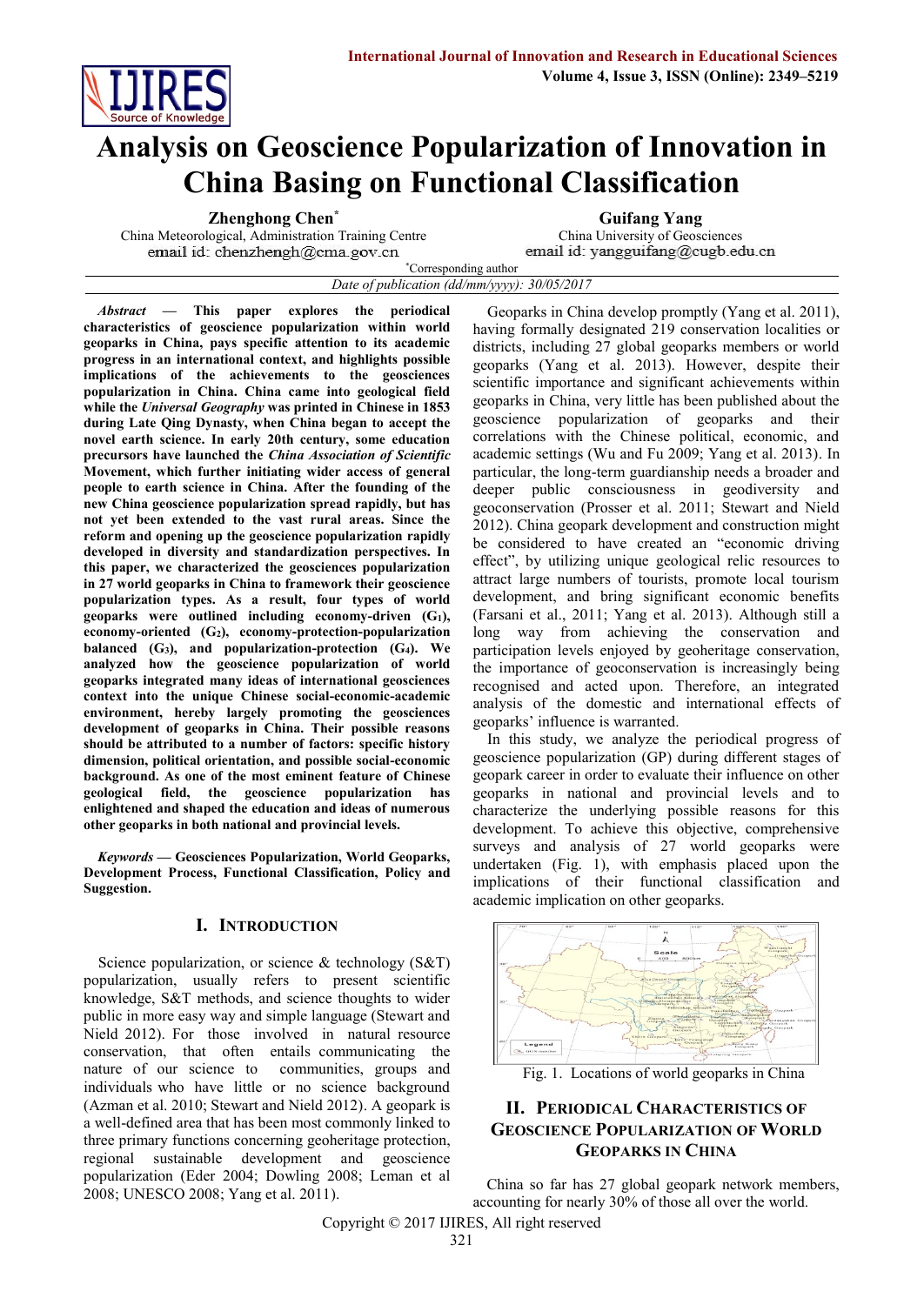

These geoparks in China annually have attracted hundreds of millions of tourists per year, and also accumulated lots of experience in geopark construction and development. In particular, it is essential to successful geoconservation and geoscience popularization since different geoparks possess distinct characteristics and advantages in geoscience perspective.

*A. Enlightenment of Geoscience Popularization During Late Qing Dynasty*

Geoscience popularization during Late Qing Dynasty experienced modern science revolution as well as classical science construction, belonging to the small science in terms of material collection and reorganization with numerous disciplines establishing over this time (Chen, 2002; Wu and Fu, 2009; Li and Yang, 2013; Yang et al., 2013). This time interval was characterized by the occurrence of limited relevant journals, publications, and several primary museums, including Capital Tongwen Museum, Jiangnan Business Translation Department, Guangzhou Canton Dialect Museum, Nantong Museum, and Yunnan National Museum in 19<sup>th</sup> century (Yang et al., 2013). However, science popularization of this period usually limited to people in upper levels or intellectuals. They began to propagate earth science knowledge, while the ordinary people in lower levels still knew nothing about the geoscience popularization due to the lower social-economic development level.

*B. Starting of Geoscience Popularization from Early 20th Century to 1949*

In the ear  $20<sup>th</sup>$  century, the national government of China paid more attention to public education, resulting in the institutionalization and standardization of education, science and technology, as well as cultural fields (Yang et al., 2013). The year of 1932 witnessed the establishment of "Science Society of China', with popular science extending to most areas of China. This phase of geoscience popularization was featured by the publishing of a large number of science books, publications, and construction of lots of science museums. In such a setting, the geoscientists bear common roles of researching, teaching and social service, with scientific research and popular science highly integrating. With a higher start, geoscience popularization career was promoted by outstanding scientists and social celebrities, and prompt extended to ordinary people. It subsequently aided and cemented the good scientific foundations of Chinese geological science.

#### *C. Accumulation of China Geosciences Popularization from 1950 to 1978*

This period experienced the flourishing of geological books, journals, academic articles, vigorous development of numerous Geological Library and Geological Museums, as well as the rapid rising of broadcast, television careers. It subsequently began to display the geoscience to public with vivid pictures. Over this stage, the geoscience popularization began to combine with practical work in a wide range of fields, producing certain achievements in the infrastructure construction and propaganda patterns of geoscience popularization (Yang et al., 2013). However, the geoscience popularization still could not penetrate vast

rural areas due to the overall lower economic development level and affecting of political factors at that time. For this reason, geoscience popularization is primarily politicaloriented and focused on patriotic education, dependent of other departments.

#### *D. Fully Flourishing of China Geoscience Popularization Since 1978*

Due to reform and opening-up since 1978, most geological journals and museums promptly flourishing, largely promoting the performance of geological activities in terms of Earth Day, Science Popularization Day, and Science Popularization Movies (Chen, 2002; Li and Yang, 2012; Yang et al., 2013). A large numbers of science popularization materials emerged in most comprehensive libraries; movies, TV, and internet gradually played significant roles in science popularization. In particular, the establishment of geoparks provided a good opportunity for geoscience popularization since late 1980s. In recent couples of decades, a series of relevant policy-makings equipped geoscience popularization with special characters. This period, however, can be divided into three stages including the early protection of geoheritages (1978-1999), middle prompt development of geoparks with geoscience popularization as one of functions within geoparks (2000-2009), and current patterns in diversity and regularization.

## **III. FUNCTIONAL CLASSIFICATION OF WORLD GEOPARKS IN CHINA**

In general, geoscience popularization within world geoparks, including numerous national geoparks of China was largely lag behind that from those from Western developed countries in terms of museum construction, interpretation system, and geoscience popularization internet (Chen, 2002, 2003; Wu and Fu, 2009; Huang and Yang, 2011; Li and Yang, 2013; Yang et al., 2013). In such a setting, world geoparks was characterized by the lacking of strong geological dimension, and deficiency of geoscience popularization within geological museums. This can also be reflected by the software construction including the ignorance of geoscience popularization, imperfection of interpretation system and popularization language, monotony of popularization products and activities, deficiency of popularization information in internet.

In view of this reason, an attempt at developing an understanding of the geoscience popularization classification through an exploration of their perspectives. Reference reorganization, field investigations, expert interview, and questionnaire survey were incorporated into our present studies to characterize the world geoparks in China. Our results indicated that four types of functional types can be outlined in terms of economy-driven  $(G_1)$ , economy-oriented  $(G_2)$ , economy-protectionpopularization balanced  $(G_3)$ , and popularizationprotection  $(G_4)$  (Figure 2; Table 1).

**Economic-driven type**  $(G_1)$ : geoparks of this type were characterized by merely developing economy and largely ignoring science popularization and resource protection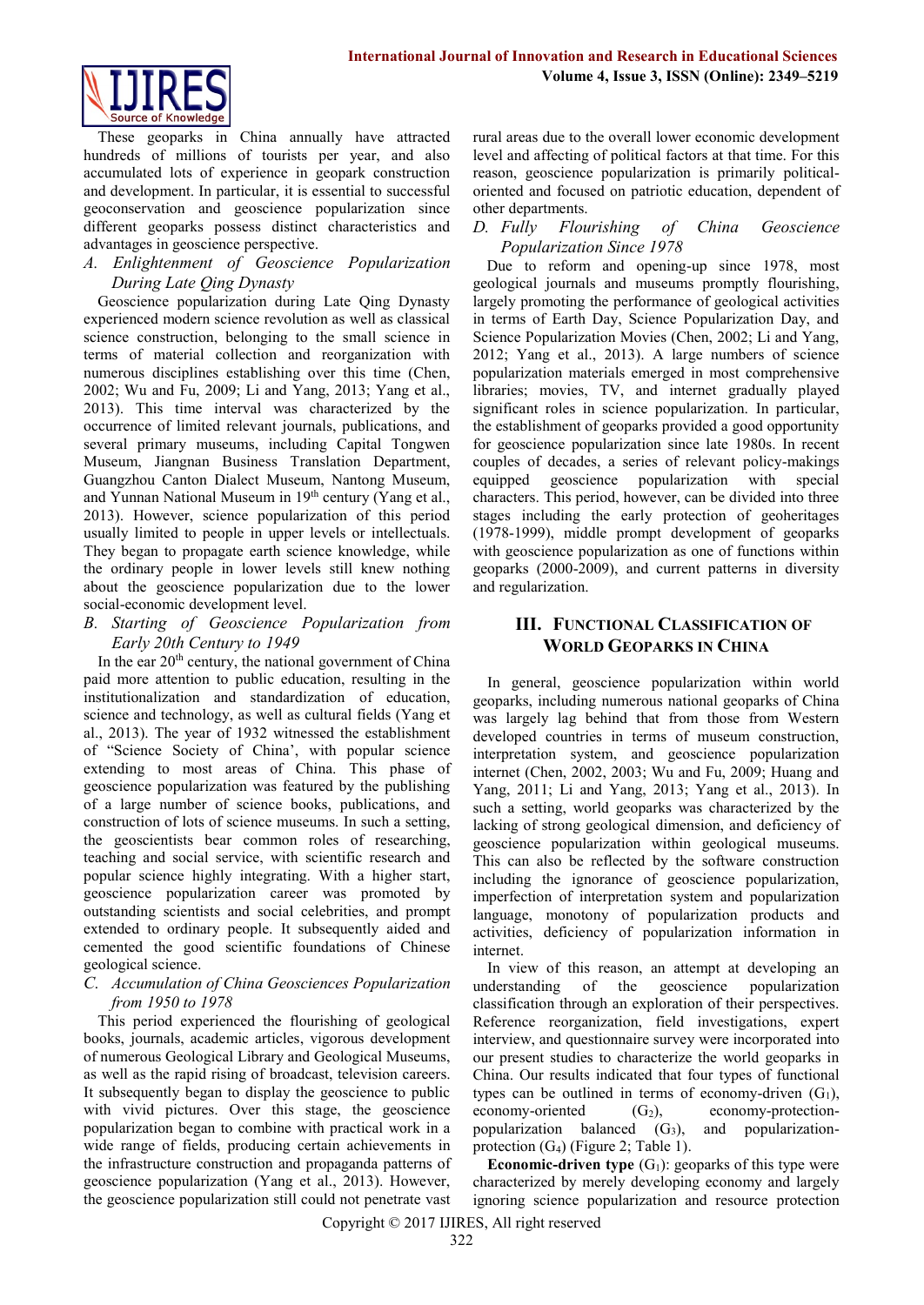

(Figure 3g, 3h). The typical geoparks are Tianzhushan World Geopark, Leye-Fengshan World Geoaprks, and so on. The second type is **economic-oriented geoparks** (**G2**), with economic developing being dominated but showing a little attention to resource protection and geoscience popularization (Figure 2). Typical examples are Yuntaishan, Lushan, Longhushan, and Zhangjiajie Geoparks (Figure 3f, 3f). Presently, most geoparks are within these two types (as shown in Figure 2, Table 1). Most world geoparks in east China are **Economic-Protection-Popularization balanced** (G<sub>3</sub>), with three functions equally developing (Figure 3c, 3d).



China



Fig. 3. Examples of geoscience popularization diversity in different types of geoparks. Where a and b show interpretation along the trail and website regarding geoscience popularization in Hongkong Geopark; c and d indicate the geological museum and website related to geoscience popularization of Fangshan Geoaprk; e and f are sign of geological museum and interpretation bullet from Zhangjiajie Geopark; g and h are the simple logos with in Jingbohu Geopark showing the locality and distribution of tourist sites.

The last type is **Popularization-protection**  $(G_4)$ , with Hong Kong World Geopark being predominating (Figures 2, 3a, 3b). Geopark of this type largely enhanced geoscience popularization by adopting multiple geoscience popularization patterns and increased internet construction. The resource protection was also considered, becoming successful example in geopark construction in China.

# **IV. POSSIBLE REASONS FOR GEOSCIENCE POPULARIZATION IN WORLD GEOPARKS IN CHINA**

The comparatively incomplete geoscience popularization system within the geoparks is considered to be the result of both exogenic and endogenic constrains (e.g. Zhao and Wang,  $\cdot$  2002; Chen et al., 2003; Yang et al., 2013; as shown in Fig. 4). In this study, the popularization awareness of geopark managers and intensive study within geoparks concerning popularization are investigated. We also explored its possible relation with simultaneous economic-social settings, hereby constituting the basic developmental configuration of geoscience popularization within geoparks in China.

*A. Absence of Popularization Consciousness from Geopark Managers*

One of the key success factors for sustainable geoscience popularization within geoparks is the level of awareness and appreciation on the heritage value of the geoheritages by stakeholders, particularly the local geopark managers (Azman et al., 2010; Yang et al., 2013). If the stakeholders can't possess strong awareness of geoscience popularization, they can't have a clear understanding of geoscience popularization within geoparks and present suitable scientific knowledge, or S&T methods to public. Accordingly, they will pay more attention to the economic potential of geoparks rather than the geoscience popularization.

Over the past decade, lots of empirical studies have been conducted to evaluate local community's and geopark managers' understanding, acceptance, level of knowledge as well as awareness of issues related to geoconservation and sustainable development as it becomes more distinct that public acceptance and education are critical to the success of conservation and sustainable development objectives. However, the weak management system and associated uncompleted law construction have largely prevented the development of geoscience popularization in China (Chen, 2002, 2003; Qian and Zhao, 2004; Qian and Ling, 2005; Wu and Fu, 2009; Huang and Yang, 2011; Yang et al., 2013). The authentic ideas of geopark system at different leader levels have not been established and associated law system is still not sufficient. The service quality of popularization within geopark managers is low and their professional knowledge is very limited, resulting in numerous problems between the tourism development and geoheritage protection, increased tourism requirements and inferior cultural connotation of tourism products. These definitely, have greatly prevented the development of sustainable tourism popularization within geopark in China.

### *B. Lacking of in-depth Academic Research within Geoparks*

Give the current condition within geoparks, the role of geoscience popularization should largely depend on the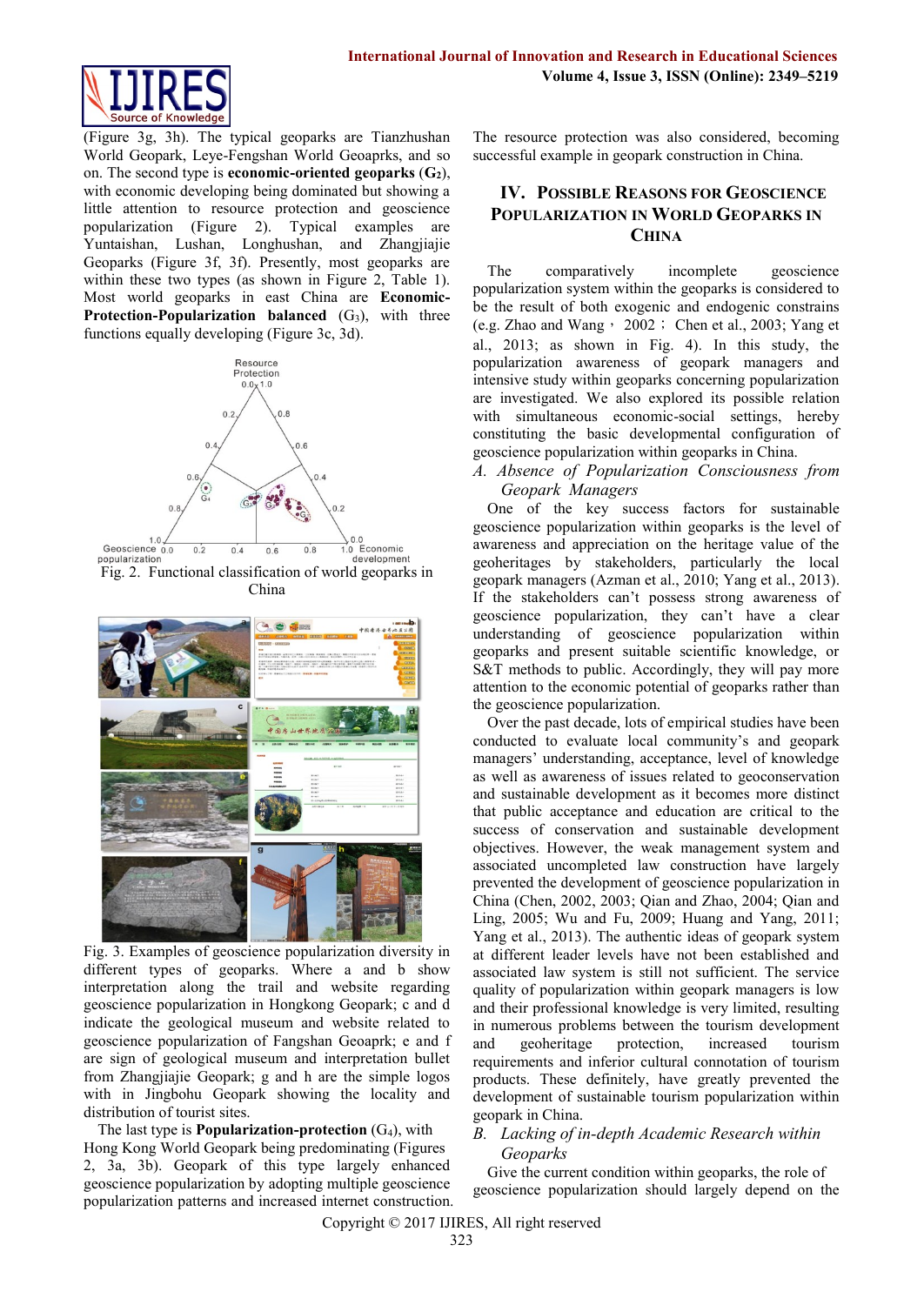

excavation of scientific connotation and storage of scientific knowledge. This is, however, not the case in most world geoparks in China (Chen, 2003; Huang and Yang, 2011; Yang et al., 2013), where many scientific issues need to be significantly strengthened. In the scientific funds permitted, geoparks should consider to allocate certain parts of funds to implement a lots of academic research projects. In such a case, the world geoparks should establish long-term collaboration relationships with relevant researchers in universities or research institutions, sometimes with foreign universities. By doing this, the in-depth study of scientific connotation within geoparks can be thoroughly investigated, thus providing good basis for the geoscience popularization within world geoparks in China.

## *C. Geoscience Popularization in Relation to Economic Period*

In evaluating the contributions of economic perspective, it must recognize that the development of geoscience popularization as an inevitable phenomenon just resulted from historical background and specific economic period. Its initiation and starting in geoparks were partially made possible by its catering to the small science development at that time (Hou, 2005; Yang et al., 2013; Fig. 4). In particular, the traditional economic largely limited the extending of geoscience popularization to lower level people. Instead, the upper levels or intellectuals stepped up to answer the demands of the country and placed high regard on practical research, promoting frequent ideaexchanging between scientists and social celebrities. After the establishment of the new China, vivid patterns and medias were introduced into geoscience popularization in geoparks in China. Considering domestic environments in terms of planned economy, geoscience popularization therefore can make a significant step forward and followed up from the effects of economy exerted on it during those days (Fig. 4). As one of the representative events of China after the reform and opening-up, the occurrence of geoparks and some associated geoscience popularization modified their propaganda ways and contents to suit the local conditions. This led to many significant and important contributions to geoscience development in China (Fig. 4).



1880 1900 1920 1940 1960 1980 2000 Year<br>Fig. 4. Geoscience popularization of world geoparks in 1920 1880 1900 1980 2000 relation with histrocial-economic-political perspectives

## *D. Geoscience Popularization in Response to Policy-orientation*

Historically, the formulation of geoscience popularization within world geoparks, even in national geoparks, should closely associated with policy-making, as evidently reflected in the relevant documents issued by the Ministry of Land and Resources in China (Li and Yang, 2013; Yang et al., 2013; Fig. 4). In the year of 1985, China established the first national-level geological natural reserve, and in July of 1987 the Ministry of Geology and Mineral (currently Ministry of Land and Resources) issued the document entitling *Establishing of Geological Natural Reserve* (document number [1987]311; Yang et al., 2013), raising the geoparks as natural reserve to protect the valuable geoheritages. This led to 86 Geological Natural Reserve (including 12 national level ones), rather than Geopark before 1999 (Fig. 4). Therefore the geoscience popularization over this period is only focused on the resource protection. Until 2009, science popularization, as the independent function deviated from economic potential and resource protection, was explicitly elaborated in the document of [2009]50 issued by Ministry of Land and Resources. This, however, significantly promoted the development of research and popularization of scientific knowledge within geoparks (Chen, 2002; Yang et al., 2013; Fig. 4). While document of [2010]40 further defined the geopark admittance criteria, refined the interpretation and identification system, and even the details of popularization activities during academic research. These, welded with the following document of [2010]89, explicitly clarified the contents and patterns of geoscience popularization. Therefore, the development of geoscience popularization should be largely associated with the formulation of national policies, particularly in the past decades.

#### **V. IMPLICATION AND CONCLUSION**

China so far has 27 global geopark members, accounting for nearly 30% all over the world. These geoparks annually have attracted hundreds of millions of tourists per year, and also accumulated lots of experience in geopark construction and development. In particular, it is essential to successful geoconservation and geoscience popularization since different geoparks possess distinct characteristics and advantages.

Our study indicated that geoscience in China has a good history accumulation, ranging from the scientific enlightenment during Late Qing Dynasty to present development of standardized, diversified geoscience popularization, providing a good basis for the geopark construction. According to three major functions of geoparks, four different types of world geoparks can be outlined China, including economy-driven (G1), economyoriented (G2), economy-protection-popularization balanced (G3), and popularization-protection (G4).

Here, some possible reasons can be related to the absence of popularization consciousness from geopark managers, lacking of in-depth academic research within geoparks, and particularly policy-orientation as well as